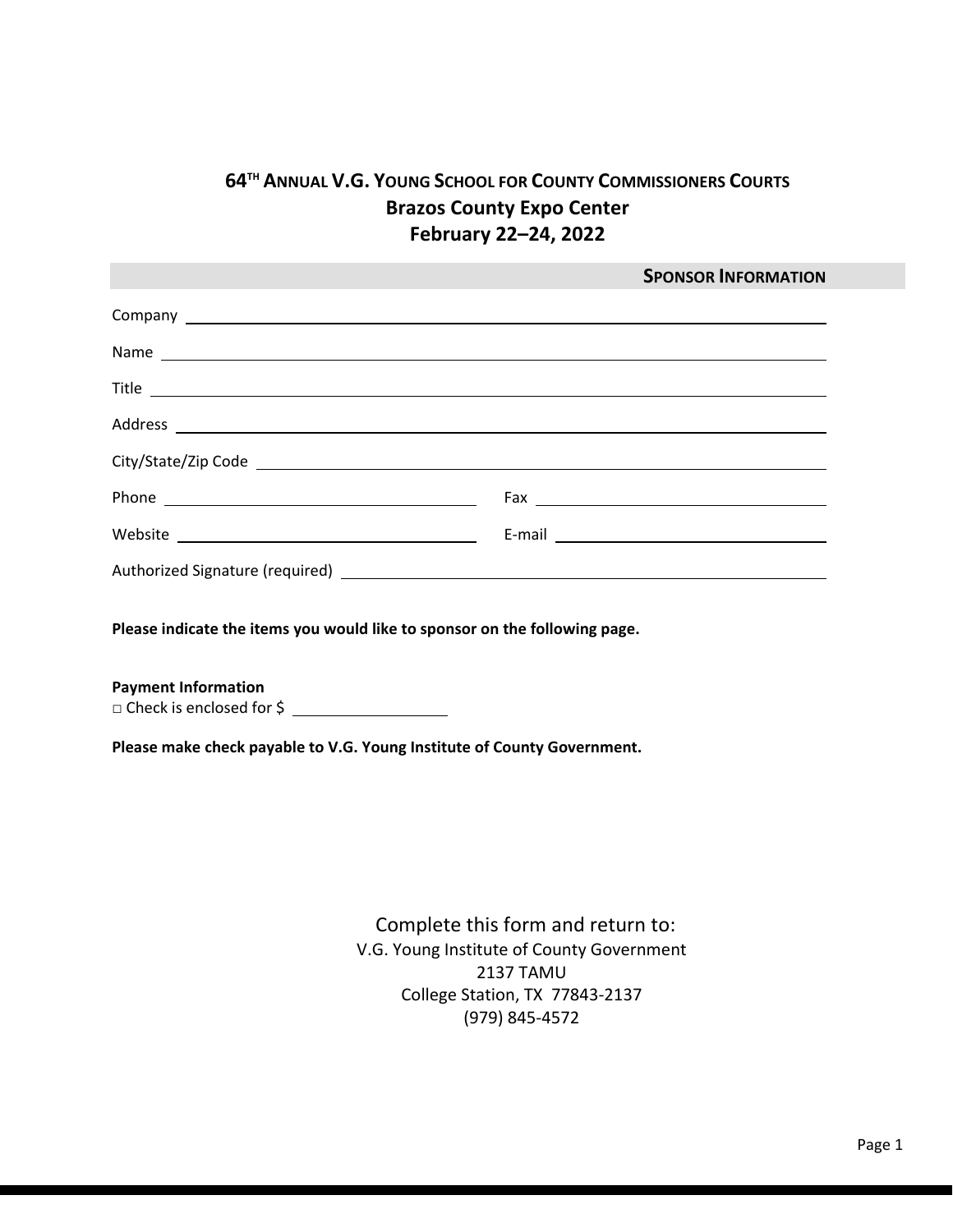| <b>Event Sponsorships</b>          | <b>Exclusive Sponsorship</b> | Co-Sponsorship             |
|------------------------------------|------------------------------|----------------------------|
| General                            |                              |                            |
| Conference Give-Away               | $\Box$ \$6,000               |                            |
| Keynote Speaker                    | $\Box$ \$3,000               |                            |
| <b>Printed Program</b>             | $\Box$ \$3,000               |                            |
| Lanyards                           | $\Box$ \$2,500               |                            |
| Agenda-at-a-Glance                 | $\Box$ \$1,500               |                            |
| Tuesday                            |                              |                            |
| Break in Exhibit Hall (p.m.)       | 000.3≩ ⊟                     | <del>⊟ \$1,500 Taken</del> |
| Wednesday                          |                              |                            |
| <b>Breakfast in Exhibit Hall</b>   | □ \$4,000                    | □ \$2,000                  |
| Break in Exhibit Hall (a.m.)       | $\Box$ \$3,000               | $\Box$ \$1,500             |
| Lunch in Exhibit Hall              | $\Box$ \$7,000               | $\Box$ \$3,500             |
| Break in Exhibit Hall (p.m.)       | $\Box$ \$3,000               | $\Box$ \$1,500             |
| <b>Judicial Break</b>              | $\Box$ \$1,000               | $\Box$ \$500               |
| Thursday                           |                              |                            |
| <b>Complimentary Coffee</b>        | $\Box$ \$2,000               | $\Box$ \$1,000             |
| Break in Exhibit Hall (a.m.)       | $\Box$ \$3,000               | $\Box$ \$1,500             |
| Contribution (not event-specific): | \$_                          |                            |
| <b>Total Amount Due:</b>           | \$_                          |                            |

**Based on the total amount due, I qualify for the benefits of the sponsorship level indicated below:**

| □ Platinum     | $$8,000 +$        |
|----------------|-------------------|
| $\square$ Gold | \$4,000 - \$7,999 |
| □ Silver       | \$2,500 - \$3,999 |
| $\Box$ Bronze  | $$1,000 - $2,499$ |
| □ Contributor  | \$300 - \$999     |
|                |                   |

### *PLEASE NOTE: Events are assigned on a first-come, first-served basis. The event you request may not be available; please contact the Institute for availability: 979.845.4572.*